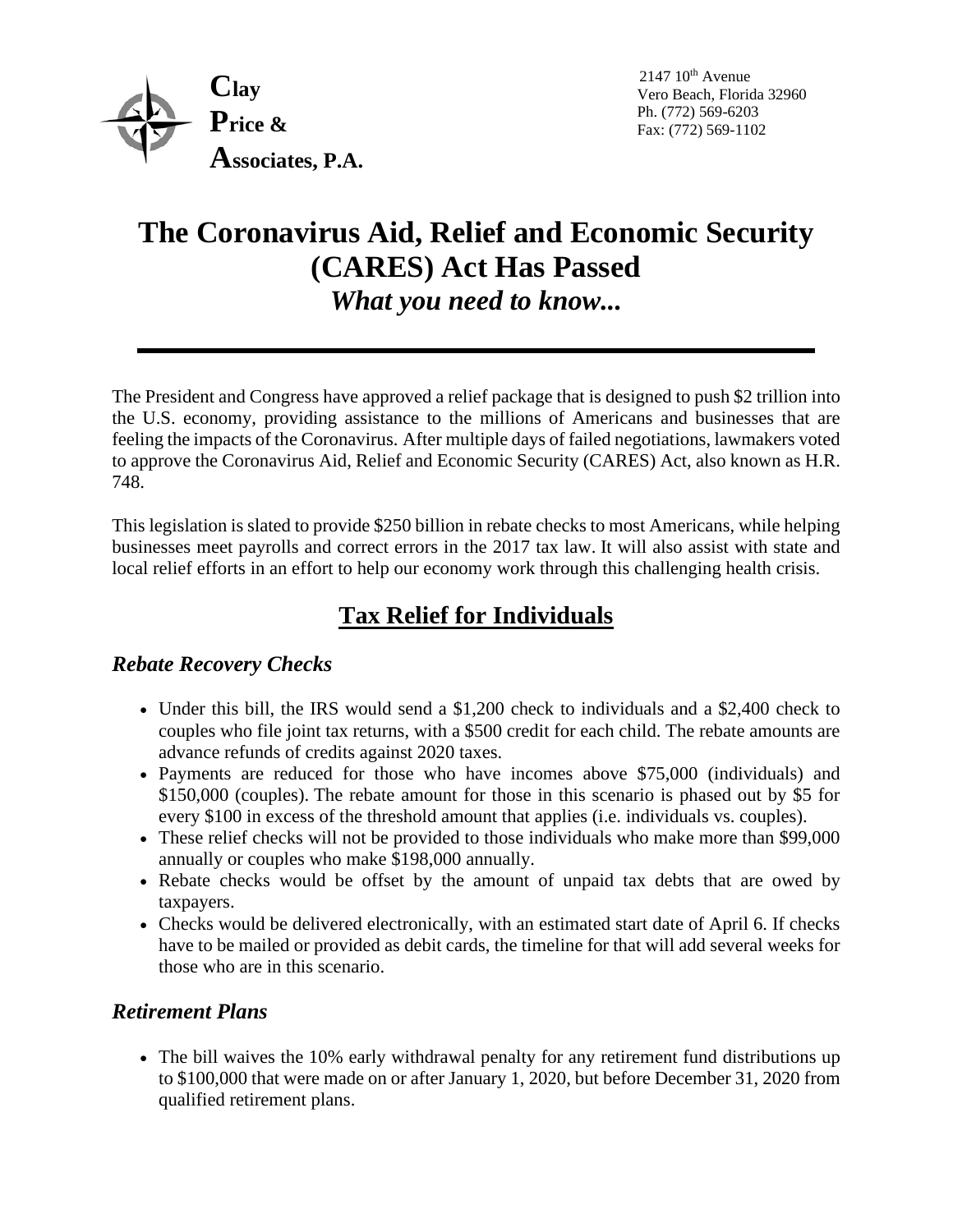

# *Retirement Plans (continued)*

- For the penalty waiver to be used on a distribution due to Coronavirus it has to occur during the calendar year 2020 to an individual (or spouse of individual) that is:
	- Diagnosed with Coronavirus from a CDC approved test.
	- That is experiencing negative financial consequences due to quarantine, business closure, layoffs, or reduced hours because of the virus.
- Any income that can be attributed to early withdrawal is subject to tax over a three-year period, and the taxpayer may recontribute the withdrawn amounts to a qualified retirement plan without regard to annual caps on contributions if made within three years.
- This bill also waives the minimum required distribution for the calendar year 2020 regardless of whether the person was impacted by the Coronavirus

### *Charitable Contributions*

- This bill will enhance the charitable contributions in the following ways:
	- Allowing individuals to take an above-the-line deduction up to \$300 for charitable gifts during the calendar year 2020.
	- Individuals are able to claim an unlimited itemized deducation for the calendar year 2020, which is normally limited to 60% of Adjusted Gross Income (AGI) (for corporations the deduction limitation is increased from 10% to 25%).

## *Employer Paid Student Loans*

- Employers could provide a tax-free student loan repayment benefit of up to \$5,250 annually towards an employee's student loans.
- The payments would not count as income.

# **Business Tax Relief**

#### *Employee Retention Credit*

- Eligible employers will receive a credit against employment taxes that are equal to 50% of the qualified wages paid to employees who are not working due to the Coronavirus.
- These credits are available quarterly, however there is a cap of \$10,000 per employee for all quarters.
- This credit will only be applicable from March 12, 2020 through January 1, 2021.
- The credit would be available to employers whose businesses were disrupted due to virusrelated shutdowns and firms experiencing a decrease in gross receipts of 50 percent or more when compared to the same quarter last year.

# **Vision – Clarity – Insight**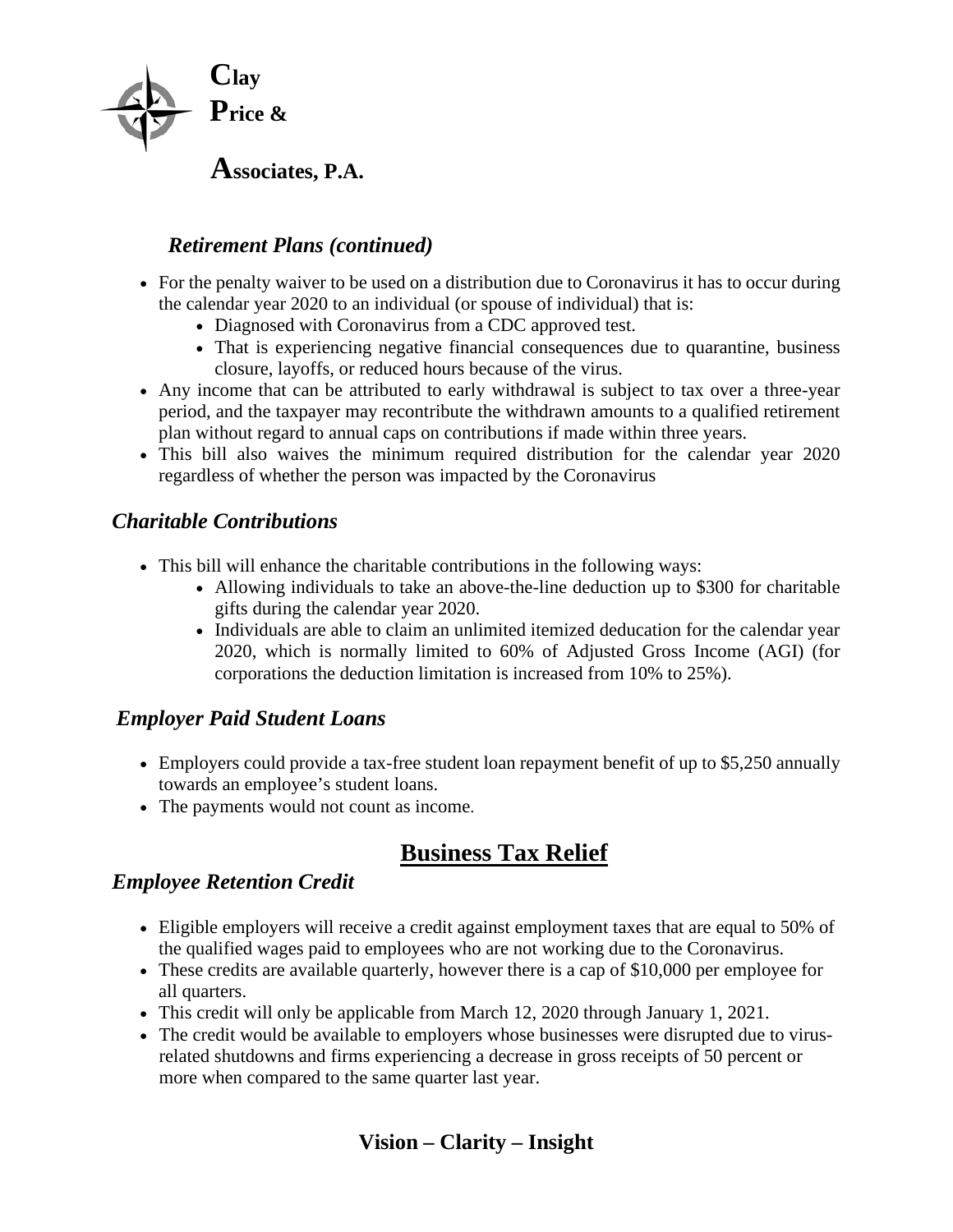

## *Employee Retention Credit (continued)*

• The credit is available for employees retained but not currently working due to the crisis. For employers with 100 or fewer full-time employees, all employee wages qualify for the credit. For employers with greater than 100 full-time employees, qualifying wages are wages paid to employees when they are not providing services due to Coronavirus.

## *Payroll Tax Deferral*

- Payroll taxes will be deferred through the CARES Act beginning with the date it was signed and ending on December 31, 2020.
- It provides a refundable payroll tax credit for 50% of employer wages for companies that were either fully or partially prohibited from operating during the Coronavirus crisis.
- The Social Security taxes for employers and individuals who are self-employed can be paid over the following two years, with half of the amount due by December 31, 2021 and the remaining half due by December 31, 2022.

#### *Net Operating Losses*

- Under the CARES Act, businesses can carry back losses from 2018, 2019 and 2020 for up to five years.
- Businesses can offset their income by not imposing a taxable income limit on the business due to temporary net operating losses incurred by the crisis.

# **Business Loan Programs**

#### *Paycheck Protection Program*

- This is a program that will provide forgivable Small Business Administration loans to businesses who have 500 employees or less. This will include sole proprietors and other self-employed individuals.
- Some of the provisions to the Paycheck Protection Program include:
	- It is a temporary type of SBA Loan.
	- These loans are to be applied for through a local financial institution.
	- Loan size is equal to 250% of the employer's average monthly payroll, not to exceed \$10 million.
	- The loan can be used to refinance recent SBA Disaster loans.
	- There are no personal guarantees and no collateral is required.
	- For any unrelieved amount there will be a 10-year maximum term and a 4% maximum interest rate.

# **Vision – Clarity – Insight**